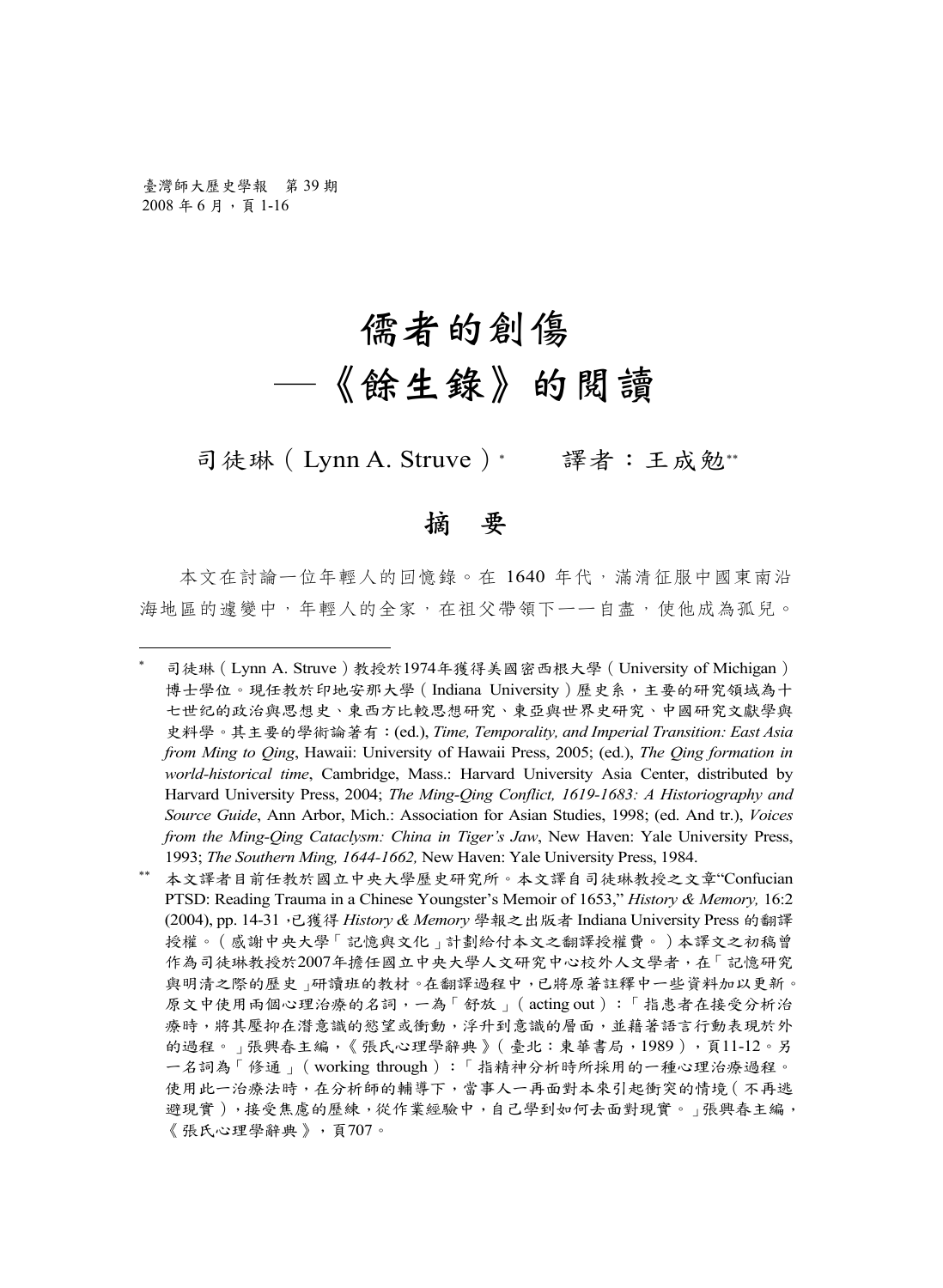這位年輕人的記載,事實上是一部目錄,記載了那些因素引起「創傷後壓力 失調」(Post-Traumatic Stress Disorder),也同時記載了另一些因素,用來 「修通」(working through)這個症狀。本文的重點是:事件是否在經驗與 記憶中留下創傷,及受創的心靈是否能夠痊癒,端視受創者的信念與價值系 統為何。此處所顯示的是,一個孝順的孫子受困於朝代鼎革時期的殘酷戰亂 下,他所篤信的儒家信念與價值體系是如何產生「修通」的功能。

關鍵詞:創傷後壓力失調、創傷記憶、明清鼎革

17 世紀中葉,也就是從 1620 年代到 1670 年代,是中國歷史 上一段極具暴力的時期。造成世代動亂的原因,包括流賊橫行、政 治整肅、明清鼎革、清朝壓制,以及三藩之亂。這些動湯的政治與 軍事情勢發展,對中國文學衝擊,顯示在每一類型的文學上。而就 記憶研究的表達標準而言,詩和戲劇大概是最佳的例證。<sup>1</sup>最引人 注目的地方,其實已超過了純文學的範疇,就是刺激了描述自我 (self-writing)的普遍發展──在傳記史學的背景下,出現了充分 自傳式的聲音。如同學者吳百益所指出的,此情況自 16 世紀後半 期以來就特別明顯了。<sup>2</sup>然而,對於自傳本身的注重,只能讓我們

<sup>1</sup> 有一本最近出版,與此非常相關的詩、文、戲劇選集,*Wai-yee Li, ed., Trauma and Transcendence in Early Qing Literature*, Cambridge, Mass.: Harvard University Press, 2006. 對明清轉接時期背景下所引起的詩詞戲劇,代表性的著作有 Kang-i Sun Chang, *The Late Ming Poet Ch'en Tzu-lung: Crises of Love and Loyalism*, New Haven: Yale University Press, 1991; 同作者, "The Idea of the Mask in Wu Wei-yeh (1609-1671)," *Harvard Journal of Asiatic Studies,* 48:2 (Dec.1988): 289-320; Lynn Struve, "History and *The Peach Blossom Fan*," *Chinese Literature: Essays, Articles, Reviews*, 1 (Jan.1980): 5-72; and Wai-yee Li, "The Representation of History in *The Peach Blossom Fan*," *Journal of the American Oriental Society,* 115:3 (Jul.-Sep.1995): 421-433. 亦見 Wai-yee Li, "Heroic Transformations: Women and National Trauma in Early Qing Literature," *Harvard Journal of Asiatic Studies,* 59:2 (Dec.1999): 363-443; and Patrick Hanan, "The Fictions of Moral Duty: The Vernacular Story in the 1640s," in Robert E. Hegel and Richard C. Hessney, eds., *Expressions of Self in Chinese Literature* (New York: Columbia University Press, 1985), pp. 189-213. 2

Pei-y Wu, *The Confucian's Progress: Autobiographical Writing in Traditional China*, Princeton: Princeton University Press, 1990.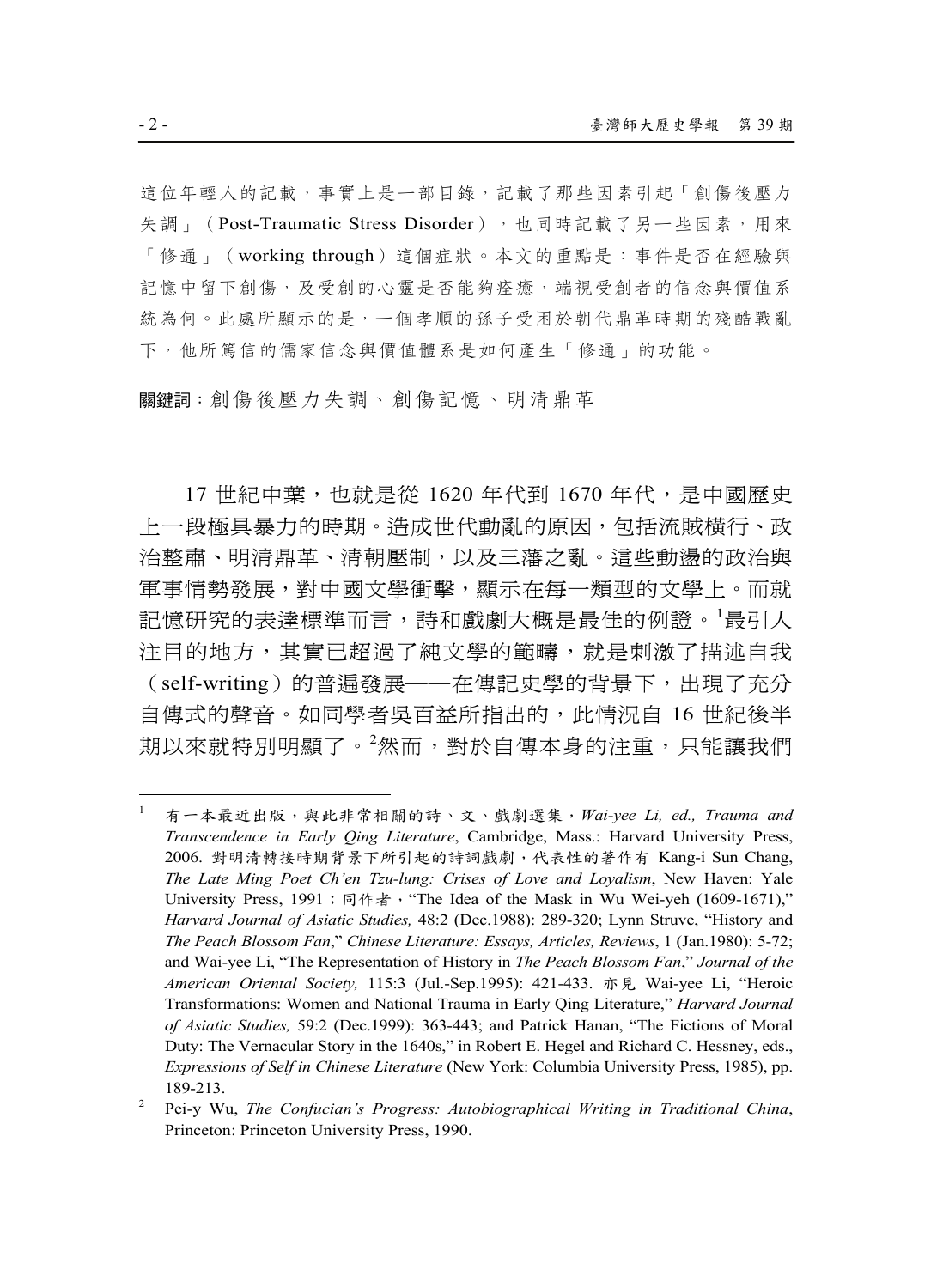看到大歷史的一部份而已。

由於識字率的提高、強調個人思想與情感的哲學之流行、前所 未有的政治鬥爭,以及來自於像疫病與戰爭等天災人禍的經驗等一 連串的因素,使得中國在 17 世紀中葉湧現了大批回憶錄式的個人 記事。其內容各式各樣,而且缺乏一致的類型(genre),只適合用 自我檔案 (ego-document) 一詞來統括。<sup>3</sup>就人口平均數,社會的普 及性,以及表達的品質等方面而言,只有同時期為內戰所撕裂的英 國作品,與這些中國的自我檔案差可比擬。更進一步而言,明清轉 接時期的個人寫作,展現出個人記憶已發展到一種程度,此很少見 諸於 19 世紀以前歐美的信件、日記與回憶錄之中。<sup>4</sup> 本文所檢視的 特定作品,在數十件同類作品中顯得特別突出,主要是因為作者的 年紀輕,以及能更清楚的顯示之故,而作者回憶自己精神與肉體的 痛苦,是希望為能傳之於後代子孫。

明亡清興的激烈變動,是如此的漫長與廣泛,是以毫不令人驚 奇的,在許多個人的記載中都顯現他們在身心上所承受的巨大痛 苦。就這些施加於個人身上的痛苦,產生痛苦的暴力無論是否是經 過政權或涉及人物在文化價值上的認可(像本文中可看到有組織的 軍事衝突,合於義理的自殺以及監禁等),其實並無差別。<sup>5</sup>至於苦 難如何被忍受與對付,驚駭如何被記下來與體會,則關係到個人不 同的社會地位、自覺的義務感、處世的原則,以及其社區的資源有 關。換句話說,決定壓力是否會轉變成創傷,創傷化時間的長度, 以及如何克服創傷所導致的能力失調等,主要在取決於社會文化的

<sup>3</sup> 19世紀以前,不適合用「自傳」的類別來討論自我記載,此討論可見 Lorna Susan Bloom, "German Secular Autobiography: A Study of Vernacular Texts from Circa 1450 to 1650," Ph.D. diss., University of Toronto, 1983; and Ruud Lindeman et al., comp., *Egodocumenten van Noord-Nederlanders van de zestiende tot begin negentiende eeuw: Een chronologishe lijst*, Rotterdam, 1993. 4

有一篇文章廣泛討論明清轉接時期六十篇這種像回憶錄式的寫作,見 Lynn A. Struve, "Chimerical Early Modernity: The Case of'Conquest-Generation'Memoirs," in idem, ed., *The Qing Formation in World-Historical Time*. 5

Barend J. ter Haar, "Rethinking 'Violence' in Chinese Culture," in Göran Aijmer and Jon Abbink, eds., *Meanings of Violence: A Cross-Cultural Perspective* (Oxford and New York: Berg, 2000), pp. 123-140.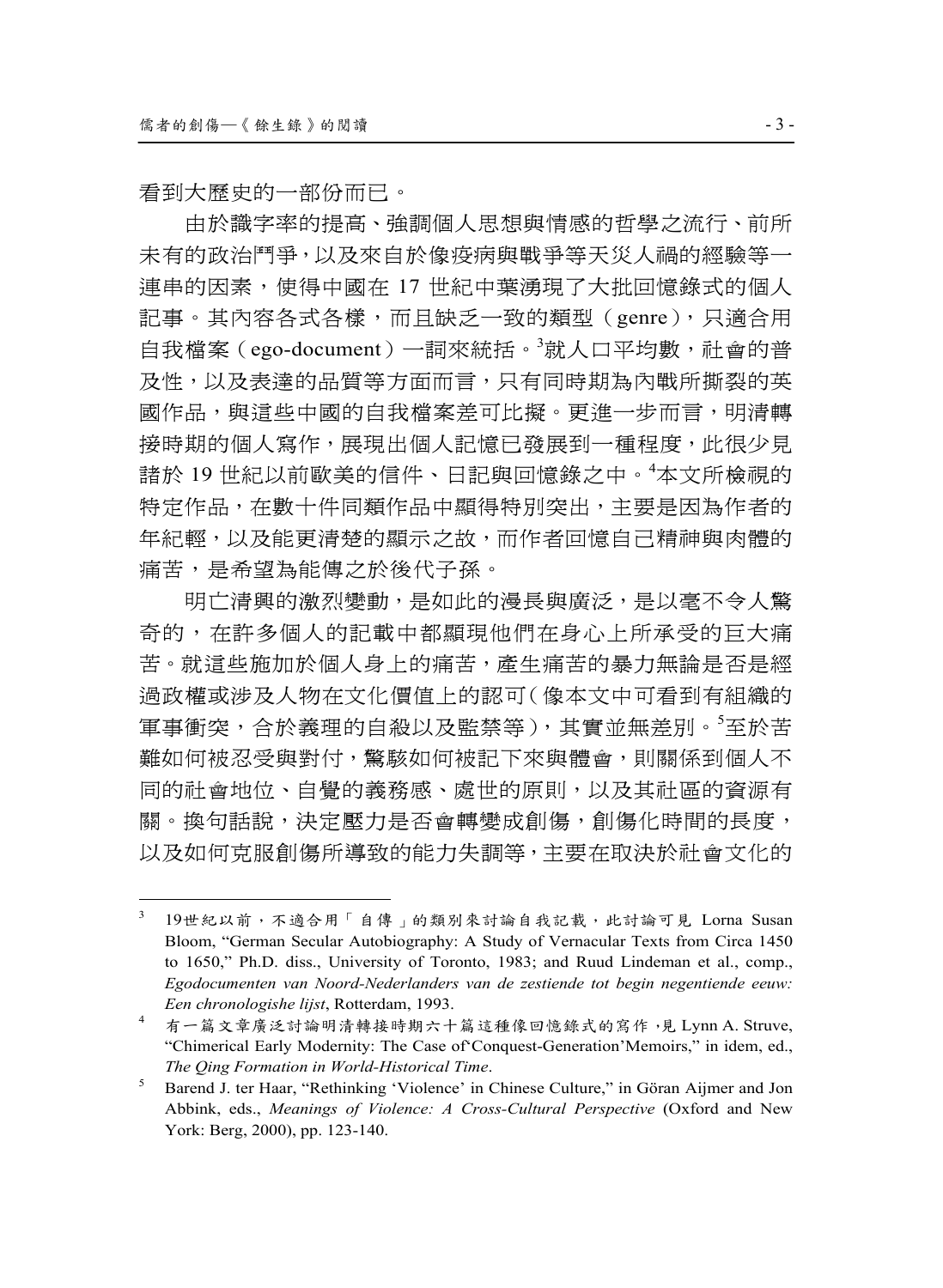因素。<sup>6</sup>

西方文明在屢次經歷現代戰爭的恐怖之後,我們今日所稱呼的 「創傷後壓力失調」(PTSD)的症候,才被界定出來。<sup>7</sup>然而我們 不需要假設「創傷後壓力失調」為「現代心靈」的一種痛苦。在中 國 17 世紀的一份回憶錄,即是張茂滋 (1634 ? -1654 ?) 在其十 九歲時所寫的《餘生錄》之中,<sup>8</sup>我們看到了一場戰爭暴力與政治 動亂,其嚴重程度足以在任何地方瓦解人類的身心。造成人們起先 感到自身的無能為力與最後自我追求生存:嚴峻、恐怖或一再的暴 露在死亡的陰影下(無論是別人之死或自己的瀕死情況);所被剝 奪的不只是基本的社會基礎──家庭,也包括社會所有的支持;竭 盡感(exhaustion)──主要來自於逃難或經常在面臨暴力和難以 預期的傷害;裸露敏感部份的羞恥感及擔心受害的壓力;受到別人 嫌惡的方式來攻擊身體的感官、玷污身體,並被剝奪潔淨身體的方 法;被任意、敵意或嘲弄的扣留飲食;被監禁在暗無天日、無法計 日的窄小地方,其空間嚴重的限制了身體的曲展;由於被斷絕了公 義和庇護,使得未來無可預期。

這位在困難情況下暫時存活的年青人,如同其他地區的人士一

<sup>6</sup> Padmal de Silva, "Cultural Aspects of Post-Traumatic Stress Disorder," in William Yule, ed., *Post-Traumatic Stress Disorders: Concepts and Therapy* (New York: Wiley, 1999), pp. 116-138.這篇文章可與同本書中 Stephen Joseph 所寫的兩篇文章來互補:"Attributional Processes, Coping, and Post-Traumatic Stress Disorders," pp. 51-70, and "Social Support and Mental Health Following Trauma," pp. 71-91.這兩篇文章是針對創傷反應中非文化 特定名詞的討論。亦見 Robert M. Galatzer-Levy, "Psychoanalysis, Memory, and Trauma," in Paul S. Appelbaum et al., eds., *Trauma and Memory: Clinical and Legal Controversies* (New York: Oxford University Press, 1997), 特別是頁143-144。

<sup>7</sup> 19世紀後期開始,創傷被當作一個醫學、心理學,以及社會的觀念。在此背景下, 到1980年代才把 PTSD 當作一種症狀,才有清楚的認知。對新起發展的簡短敘述, 見 Paul Lerner and Mark S. Micale, "Trauma, Psychiatry, and History: A Conceptual and Historical Introduction," in idem, eds., *Traumatic Pasts: History, Psychiatry, and Trauma in the Modern Age, 1870-1930* (Cambridge: Cambridge University Press, 2001), pp. 1-27.

《仰視千七百二十九鶴齋叢書》,pt. 3, fasc. 15 (《百部叢書集成》, pt. 72, case 2, fasc. 12).司徒琳的《餘生錄》英譯,刊於 *Victor Mair, et al. A Hawaii Reader in Traditional Chinese Culture,* Honolulu: University of Hawaii Press, 2005. 除非知道明確的農曆生 日和西曆中農曆的元旦相應之日,否則傳統中國計算年紀的方法在轉換成西方的年 紀時,會有兩年的差距難以確定。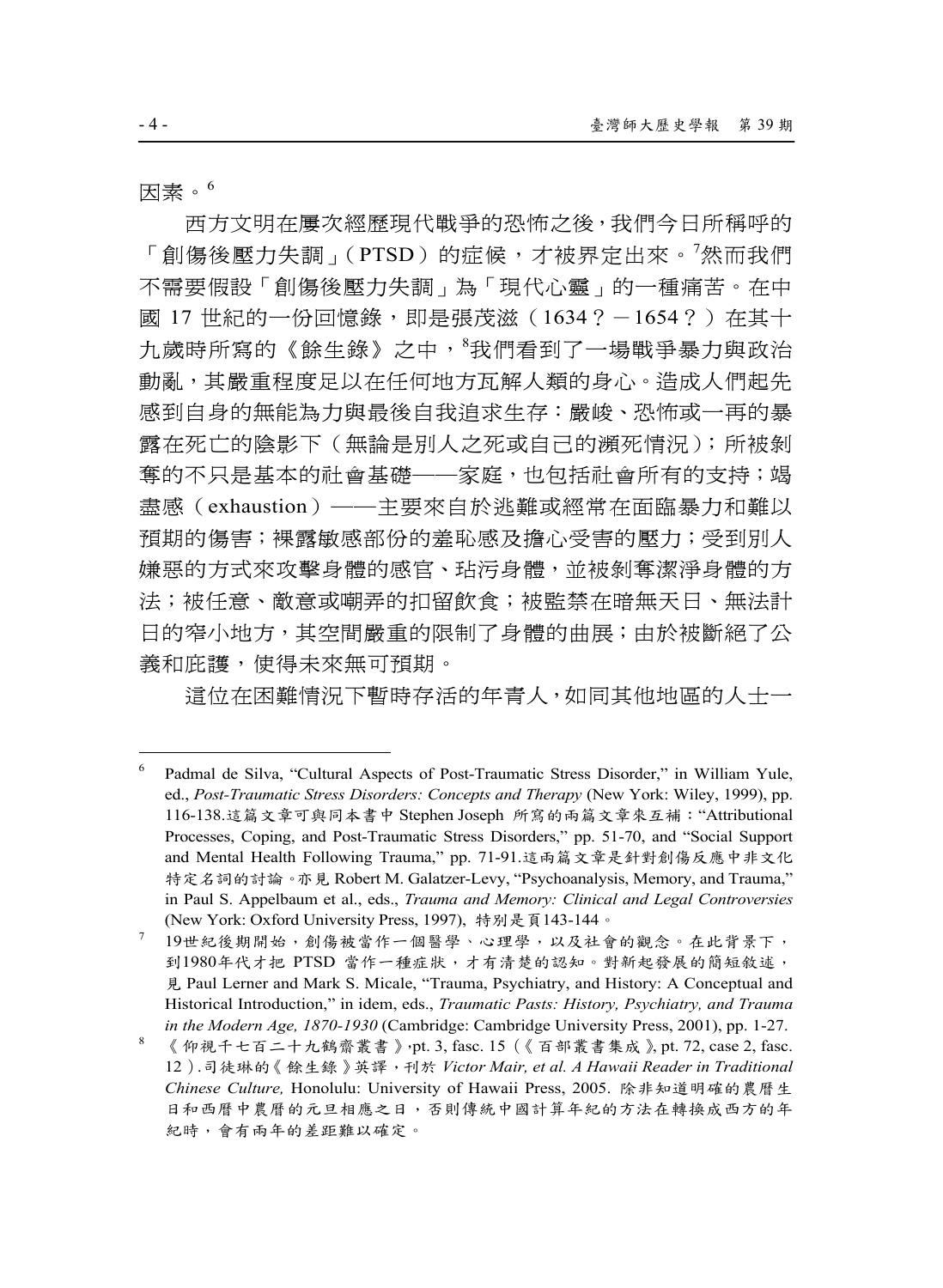樣,在某種程度上也遭受到這些苦難。但對我們而言,更要注意的 是以文化稜鏡來透視他的回憶錄,以分析出他的經驗(特別是造成 他創傷的經驗), 突顯他在出獄後到寫作回憶錄前的一年之間, 所 「舒放」(acting out)與「修通」(working through)的過程,以及 在某種角度上塑造出作者心境及文本的「框架」。<sup>9</sup>

《餘生錄》的文本在文化適應之外,還引起了理性上的問題。 在傳統的意識上,此文本的真實性是無可置疑的。因為文本中主要 的人物、事情的發展,以及文中提到的事件,都可在同時期豐富的 史料中加以證實。而文稿早期的傳遞,也由當時 18 世紀最勤奮的 歷史家──全祖望(1705-55)在事件當地所求證過。<sup>10</sup>而基本上的 問題,也是常被討論到的,即是在所有回憶中模糊佐證的部份,被 聲稱是過去發生之事的證詞,但最後實是各種情感、動機與當時人 物的看法所形成的產品。此曖昧不明情況是所有歷史寫作極為重要 的部份。當回憶錄是關係到創傷經歷時——就《餘生錄》而言,顯 然是作者當時正處於從「創傷後壓力失調」復原的關鍵點上,其模 糊性是複合性的,因為在「創傷後壓力失調」本身以及對創傷壓力 失調的研究上,都顯示出雙重性與模稜兩可的特性。

在現代的用語上,創傷這個字的意義,包含了個人或團體在最 初受到激烈的打擊,以及後續漸減的身心傷害。因此,用 Cathy Caruth 的說法,創傷的故事展現「雙重的敘說」,一種在「[當時] 死亡危機與[後來]相關生活危機之間的擺盪」,「處於[當時]事件與 [後續]生存之間無法忍受之內涵,……在繼續生存中無法容忍[過去 事件與現階段生活]兩者之間(的狀態)。」 <sup>11</sup>「創傷後壓力失調」 的症狀,一方面是某種片段的記憶痕跡在病理上的過渡活動,使創 傷事件中的憂慮,非自願性的一再感受到重覆、緊張與不斷的倒敘

<sup>9</sup> 對「框架」的討論, 見 Iwona Irwin-Zarecka, *Frames of Remembrance: The Dynamics of Collective Memory*, New Brunswick: Transaction Publishers, 1994.<br><sup>10</sup> 在通覽性英文作品中的, 見 Lynn A. Struve, *The Southern Ming, 1644-1662*,特別是頁

<sup>108-115</sup>;關於全祖望方面,也就是他的曾祖父得到《餘生錄》的底稿,見同作者,

*The Ming-Qing Conflict, 1619-1683:A Historiography and Source Guide*, pp. 56-59. 11 Cathy Caruth, *Unclaimed Experience: Trauma, Narrative, and History* (Baltimore: Johns Hopkins University Press, 1996), p. 7.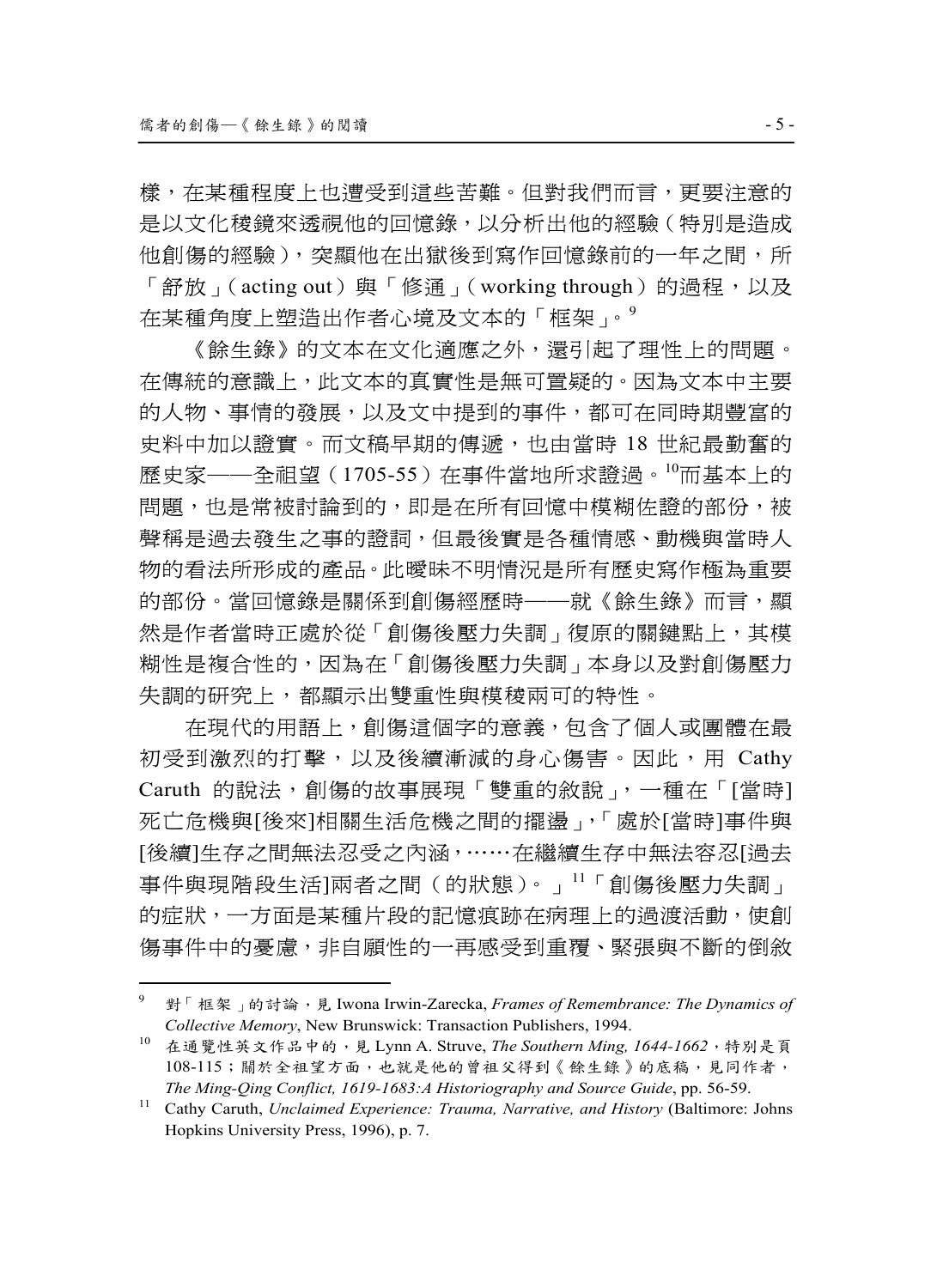與夢魘經歷;而另一方面,對這些事件也有不停的失憶。在很難直 接表達關於記憶思索的方面,會有無法控制,通常也是無法察覺的 扭曲。醫療人士同意,自壓力中復原和獲得舒緩,需要將創傷事件 中組成的記憶與語義的記憶,併入個人的(或是更大的)敘述之中, 來與患者現存的心智架構相合,並且要能維持在他(或她)的價值 體系之內。12但是對於虛幻建構,不管是如何的舒適,是否在功能 與倫理上會對等的產生過去「現實感知」的事物,此方面仍在爭議 之中。<sup>13</sup>

更進一步而言,在現代解釋創傷及其記憶(或非記憶)上,Ruth Leys 在一份影響重大的批判性著作中,描述了一種她稱為在模仿 與反模仿觀點之間不斷的擺動。前者把「創傷後壓力失調」的證詞 視為是來自於對相關事件的一種公式化的表達,這些事件從未被歸 類在日常的記憶中,無法被清楚表達出來,而只能由行為來表達。 後者把這些證詞當作一種恢復的指標,呈現那些被壓抑而能夠被歸 類與具體化的記憶。14在解釋「創傷後壓力失調」的人士中,他們 對可能變化的看法,在某種程度上已經充分反映出這症狀令人迷惑 難解的特性。

基本上與 Caruth 與 Leys<sup>15</sup>的觀點併存,卻又規避在兩者之間明 顯爭議的,是 Dominick LaCapra 的研究方法,而我發現其方法在 處理《餘生錄》的文本上很有幫助。LaCapra 呼籲,我們要把創傷 後的回憶錄當作哀悼式的文化歷史檔案來讀,即是一種心理上疏遠 的不完全紀錄,在人們對於重大損失的關切,從「稍早和困擾」的 階段轉向「後續和與演進」的階段。在 LaCapra 的觀點中,被思考

<sup>12</sup> 在臨床上的概覽, 見 Julia A. Golier et al., "Memory and Posttraumatic Stress Disorder," in Appelbaum et al., eds., *Trauma and memory*, pp. 225-242. 關於過去對於戰爭的集體 記憶之研究,有一篇說明很清楚的文章,見 Jay Winter and Emmanuel Sivan, "Setting the Framework," 見同作者編之, *War and Remembrance in the Twentieth Century* (Cambridge; New York: Press Syndicate of the University of Cambridge, 1999), 特別是  $\overline{a}$  10-16.<br>
13 Joseph, "Attributional Processes," p. 64.<br>
14 Duth J ang Tanung 4 Guardanu Chica

<sup>14</sup> Ruth Leys, *Trauma: A Genealogy*, Chicago: University of Chicago Press, 2000.<br><sup>15</sup> 見下面的註29。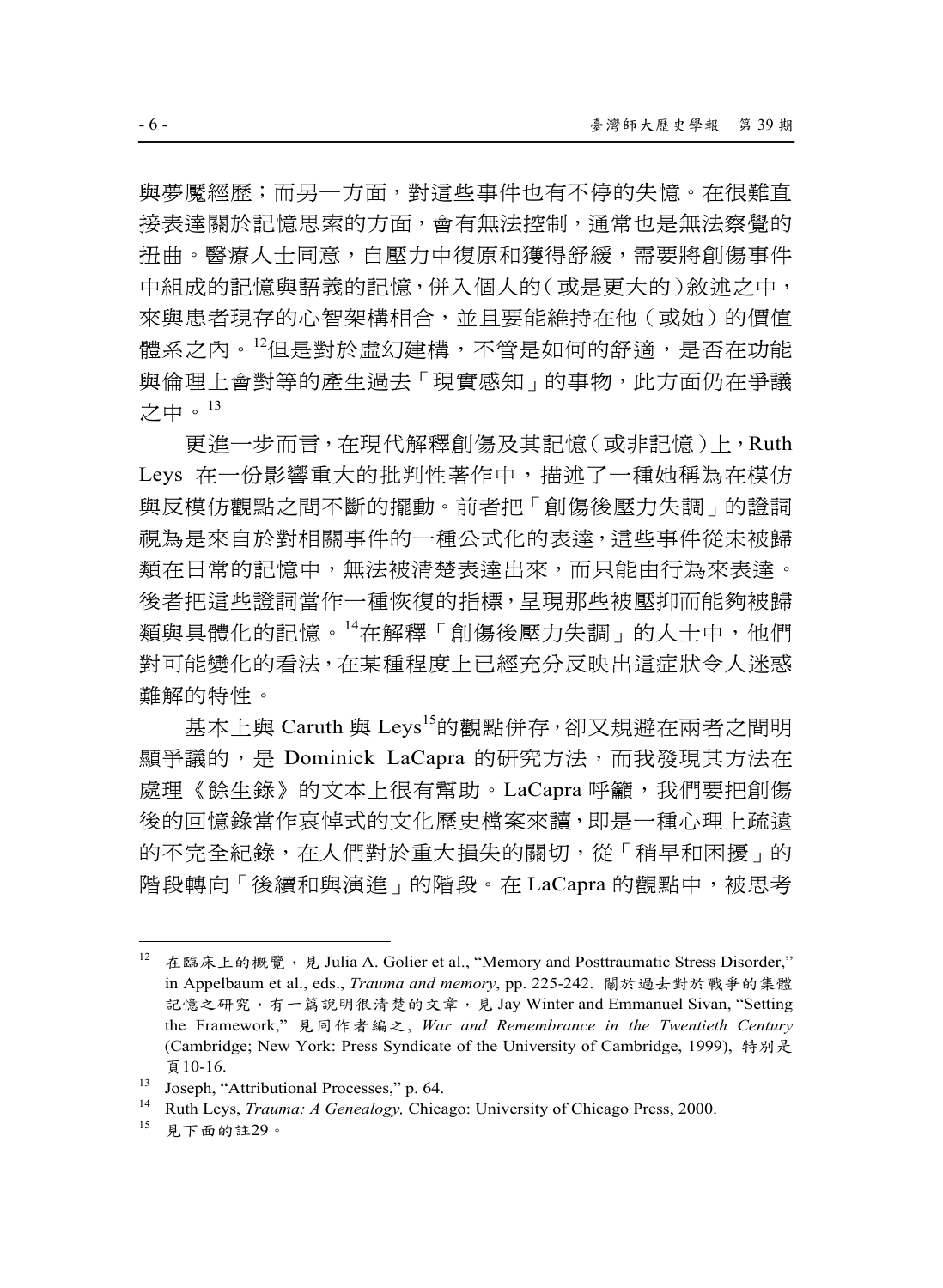的文本必須是一個回憶錄,而不能是一份日記,因為人們不能書寫 創傷,只能寫下關於與創傷相關的部分,是逐漸開始面對破散的記 憶,而此記憶只有在日後才能逐漸匯集。<sup>16</sup>當哀悼是一個儀式化的 模式,認知到過去之事已為過去,那這樣「可以同時記憶又放掉部 分」的文本,就成為一個過程,藉由轉變創傷後『重覆-強制』的 基礎,而連接著「舒放」與「修通」兩者的進行。甚者,LaCapra 看哀悼的觀點是,反覆的「修通」與反覆的「舒放」之不同,在於 反覆的「修通」被詮釋改變了性質。

因此這密切關係到某個人的倫理行為和對過去深入的判 斷。這個人是在力求一個代理人的位置,藉以抵銷他(她) 自己本身遭難的經驗和創傷中不適的結果。<sup>17</sup>

因此,我們把《餘生錄》當作一個入門的文本,來檢視心理的 活動,此具體化了一種運行,從有意麻痺和驚嚇、反覆的幻覺狀態, 進行到如禮儀中所產生(發出)的狀態,期望(像葬禮一樣)的告 一段落,就如同儒家教條所界定的。這種哀悼的運行,即是這個「反 覆訴求」的心態,顯然是框架了這回憶錄,同時又不停的在如魔咒 的節奏中重複著。

#### 敘事

張茂滋在 1653 年元月寫作時,把《餘生錄》從 1644 年開始(當 他大約是十一歲的年紀)。雖然那一年北京為流賊所佔領,然後又 落入清政權的手中,但這些都只被簡略的提到,而在回憶錄中最先 被提到的事,是他的父親死在任上,這件事勢必然引導出回憶錄時 而含蓄但又貫穿全文的主題:茂滋與其祖父張肯堂的關係。事實

<sup>16</sup> Dominick LaCapra, *Writing History, Writing Trauma* (Baltimore: Johns Hopkins

University Press, 2001), esp. 186. 17 Dominick LaCapra, *History and Memory after Auschwitz* (Ithaca: Cornell University Press, 1998), p. 45, 186. 這強調在哀悼初期的恢復,只與心理學家所指出哀悼三個階 段的最後一階段相對應,這三個階段是麻木、紊亂與重組。見 Patricia Garfield, "Dreams in Bereavement," in Deirdre Barrett, ed., *Trauma and Dreams* (Cambridge, Mass.: Harvard University Press, 1996), p. 187.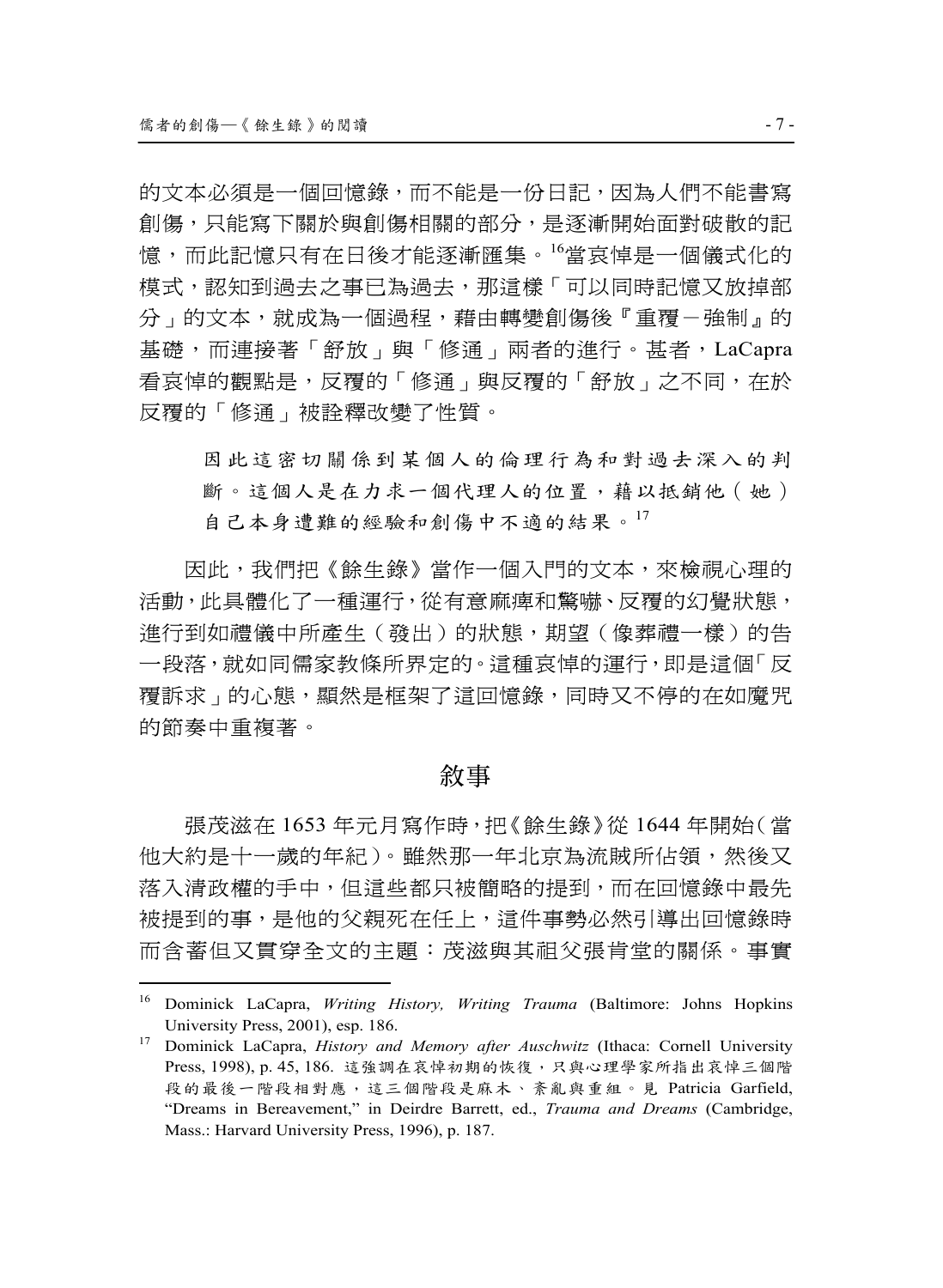上,他未曾提及父親的名字,只記載祖父之名,其在明代為福建巡 撫,後來在沿海的抗清行動中成為殉義的烈士。我們知道茂滋和他 的寡母在 1645 年經由家丁汝應元安排,從華亭的祖宅(座落於被 圍的長江三角洲地區)撤離,到福建與祖父張肯堂居住。張肯堂顯 然是一位鰥夫,雖然納了四位妾,卻沒再有其他的兒子。

如同創傷中個人敘述的典型一樣,現在的我會跨越生命時間 (如果不是日曆的時間)的深淵,回首去問過去的我:「那時的我 是誰?「我是如何變的如此?」<sup>18</sup>——然後茂滋回想他在幼年對世 事無法體會的恐懼狀況,那時殘留在福建的明廷崩潰,而他的祖父 在 1646 年首先試圖自殺。他也談到,當住在沿岸岱山島滃城的家 時,曾目睹祖父對南明無力抗清的挫折,這些事都是當時無法理 解,但現今可以體會的。在滃城的六年中,雖然茂滋至少已可略知 家庭不安全的景況,但他如同族中其他青少年一樣度日,隨著家中 的私塾老師學習。

1651 年 9 月 2 日, 當清軍分海陸兩股穿破滃城的防禦時,茂 滋完全沒有準備。茂滋突然被家中每一個人的舉動所驚嚇,就像是 有預先安排的一樣,大家井然有序的自殺:肯堂、他的主要弟子、 夫人們、茂滋的妹妹,都以一段段的布帛懸樑,而僕人們則投井自 盡。<sup>19</sup>雖然祖父在最後一刻指示茂滋存活以延續家族香火,而他「前 扳祖裾,退牽母袖,天地俱失。」當茂滋也結好自己的布帛時,肯 堂的一位副手和一小群義士將他帶離宅第。此時卻遇到一批變節的 士兵。就一下子的功夫,茂滋「但見顱背濺血滿滋,身墜莽港茭菰 中,謂死矣。」<sup>20</sup>所以,隨著他欲加入家人的集體自殺,以及隨即 與他們在血泊中分離,開始了一系列 Robert J. Lifton 所稱呼「等同 死亡」的事件在他前面展開,那時他年約十七歲。<sup>21</sup>

<sup>&</sup>lt;sup>18</sup> Samuel Hynes, "Personal Narratives and Commemoration," in Winter and Sivan, eds., *War and Remembrance in the Twentieth Century*, p. 209, 212.<br><sup>19</sup> 根據茂滋, 總共有27個人「隨其祖父而死」。(《餘生錄》, 3a)。<br><sup>20</sup> 《於止答》, 2

<sup>《</sup>餘生錄》,3a。

<sup>&</sup>lt;sup>21</sup> *Robert J. Lifton, The Broken Connection: On Death and Continuity of Life* (New York:  $S$ imon & Schuster, 1979), 瀕臨死亡經驗對青少年的影響, 見頁82-83。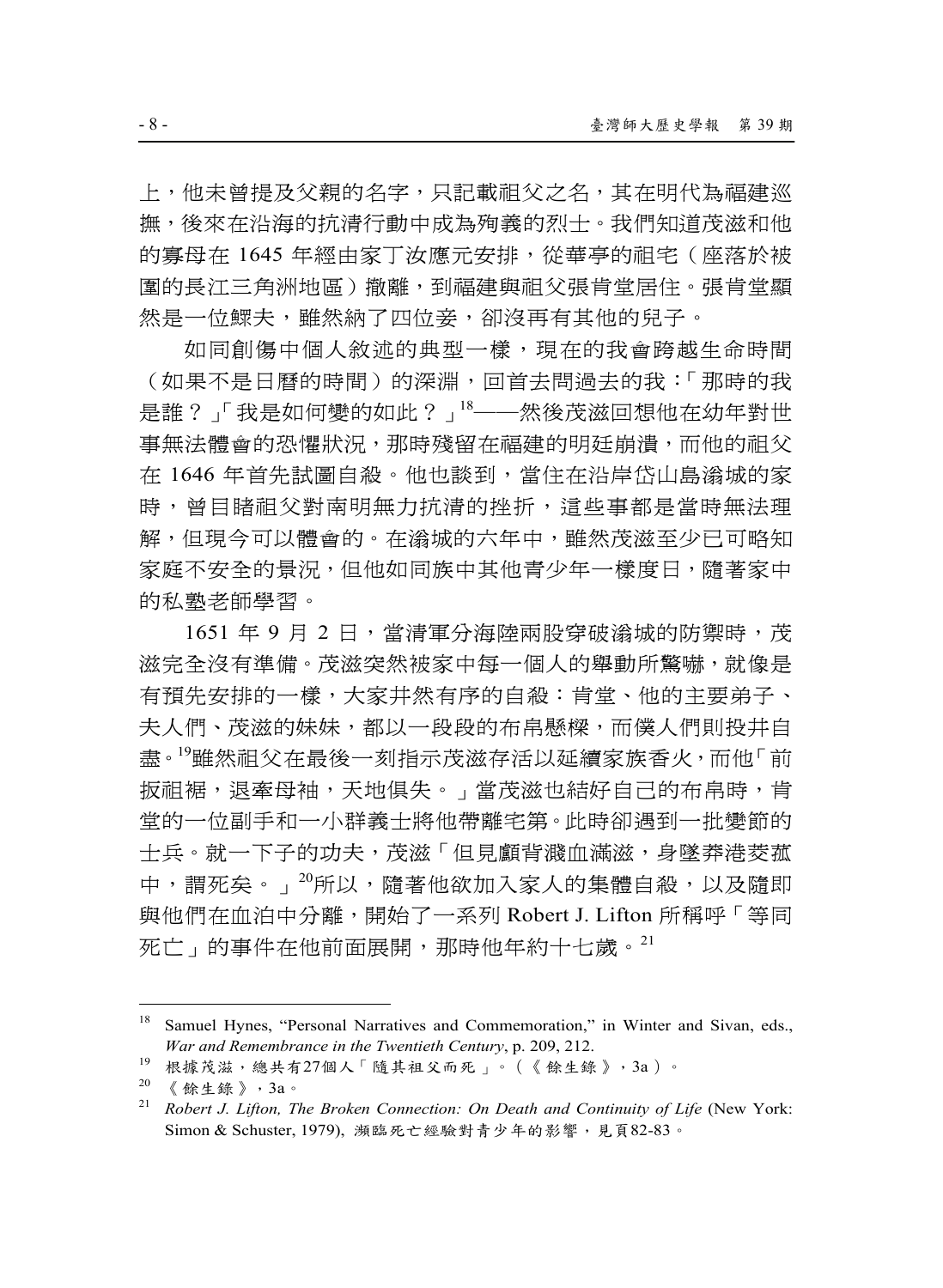- ◎ 先來掠奪的士兵搶走他所有的財產與衣物,但是繼之而來的士 兵,並沒有因無財物而殺他,卻徵召他來荷負搬運鼓脹的掠奪 囊袋。
- ◎ 在各種侵害之中,他們必須跳踰高牆和涉過城濠,士兵將一個 多餘的粗麻布袋給茂滋來蔽體。
- ◎ 有一次趁夜間從敵軍佔領的道觀中逃離,茂滋觸落了牆上的瓦 片,驚動了敵軍士卒。但是就在此時,一隻大貓出現,碰落更 多瓦片,因而轉移了士卒的注意。
- ◎ 到河口時適逢滿潮,有士兵在後追捕,茂滋料想自己將會溺死, 後來一根大竹竿漂來,使其可以抓住並浮到對岸。
- ◎ 茂滋在高聳的荒草與藤蒺中迷失,同時他半裸的身子與雙腳都 被劃破,一直到血流覆趾。但他用(身上的)麻布為腳墊,繼 續行走,一直到一小庵。
- ◎ 後來,他投向在岱山島上的清軍統帥,茂滋遂被遣送到對岸陸 地的官府,在遣送的兵船船艙內,茂滋與其它囚犯被緊緊的捆 在一起,以致於兩人一組的囚犯必須一致行動。在半飢的情況 下,他們被餵以只有稍微烹煮的肉類,致使他們的唇上尚有肉 上滴下的血水。
- ◎ 在大雨中,赤足的茂滋一再被轉送到各地的官府。他身上濺滿 垢穢,以致「面無人色」,而且「自念必委頓困辱死」。
- ◎ 雖然茂滋沒有被定罪,但他被交付寧波的監獄。其時他無錢, 無物,亦無外援,致使他受到最為惡劣的監禁狀況。在一昏黑 無光的地牢中,他受到蛇、大鼠與跳蚤的侵擾。唯一可以坐在 其上的乾燥物是草幹與碎木,而後來才發現那些是一些散落的 人類骸骨。到夜間時,他被固定在床型的柙板,雙臂還被捆在 刑架上。此刑架已早已滿佈無名、無數(可能已死去的)前人 之血汗──而捆繩極緊,致使他「五體廢為尸」。
- ◎ 一些富同情心的遺民很快的來搭救在土牢中的茂滋,保護其從 免受其他絕望囚犯之侵害。但到其獲釋之時,已在苦難中百日 之久,且在重病之中。雖然他在寧波的恩人家中獲得很好的照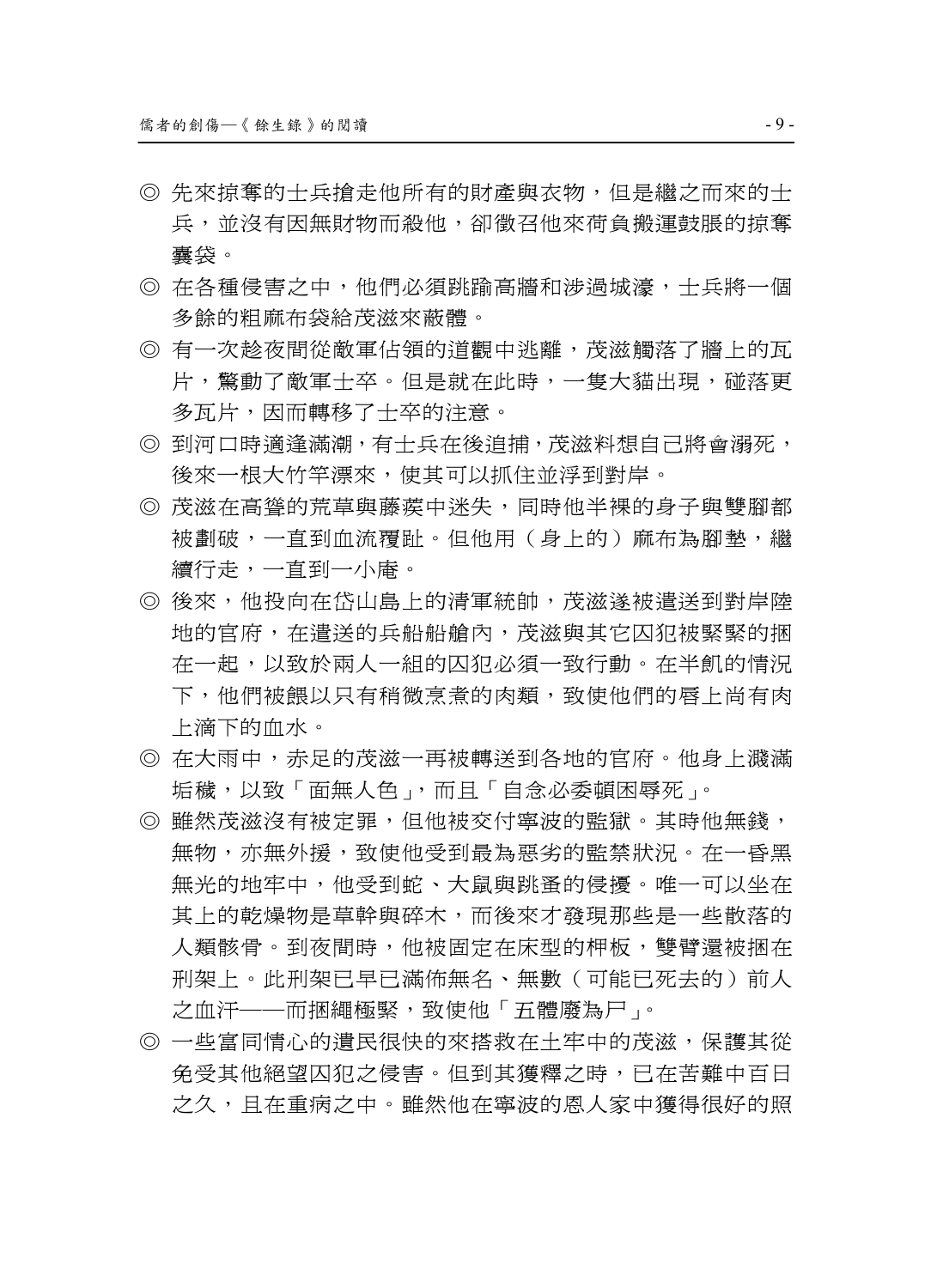顧,但他有兩個多月在昏憒中,而後僅有稍稍的恢復。

從在這連串事件不久之後,記憶就變成無法區分真實與非真 實。當茂滋被尖銳的野草與藤蒺劃傷,以及他後來到較安全的小庵 中後,他感到「夢來此身何在」,而幾乎不能抓住別人所遞過來的 一碗粥。但是從在他獄中被釋放,並在恩人家度過了幾個月的恢復 期,他的心智呈現病態的狀況。他寫著,「身靜悲生,心驚痛定, 言及先人,五內欲裂。」更糟的是,他開始精神錯亂,

皆礮石摧城聲,金戈鐵騎斬殺聲,火崩屋聲,祖與母與庶祖 母與妹執帛欲收呼滋囑別聲,燦桂等與眾難民濺血烈肉聲。 忽而在茭菰泥坎時,忽然墜城下如千丈時,涉濠欲沒時,牆 瓦驚卒起,索入東江浦汐漲,貓與竹俱未至時。入窖見蛇虺 吐火爛斑長丈,咋舌且昂首,鼠忽化為虎,猙獰張尾撲及, 柙板獄卒皆絳髮藍頰露兩牙。揮巨挺索錢時,已忽報令下驅 赴市,見帛旗拂拂髻上,劊子高舉白刃如練。22

這種與死亡的面對,即使是幻覺也極為令人驚駭的。如前述的 每一個例子,在回憶錄的記述中都接上最明確的重要話語,即是認 知的說「滋死此,何如死祖與母旁!」更進一步而言,這種表達常 伴隨著堅定的自責。這就是 Lifton 所說矛盾罪惡感的證據,雖然無 辜的生還者自己也是受害者,然而卻對死者感到極深的愧疚與責 任。「這種巨大、恐怖的責任感,不只是因為死亡的事實,也是由 於此責任太早來到與此責任早熟怪異之故。」23雖然他心知祖父指 示他活下去,但是在情感的層面上,茂滋似乎自覺是可恥的未能隨 家人(特別是祖父與母親)而死。而更複雜的是,他可恥恨有愧於 未能為他的長者進行適當的葬禮。<sup>24</sup>茂滋回憶還在岱山時, 曾在友

 $22 \,$  《餘生錄》, 8b-9a。

<sup>&</sup>lt;sup>23</sup> Lifton, *The Broken Connection*, p. 170. 在反覆、突然侵入的認知狀況, 即是 PTSD 的 徵兆中,通常最令人痛苦的問題(特別是沒有無法回答的),就是「為什麼會這樣 發生?」見 Padmal de Silva and Melanie Marks, "Intrusive Thinking in Post-Traumatic

Stress Disorder," in Yule, ed., *Post-Traumatic Stress Disorders*, p. 168. 24 對於「不可能的反應結構」,其在別人看來是意外的一系列事件,在創傷受害者則 會變成「精神官能的失常」,見 Caruth, *Unclaimed Experience*, pp. 100-101 (drawing on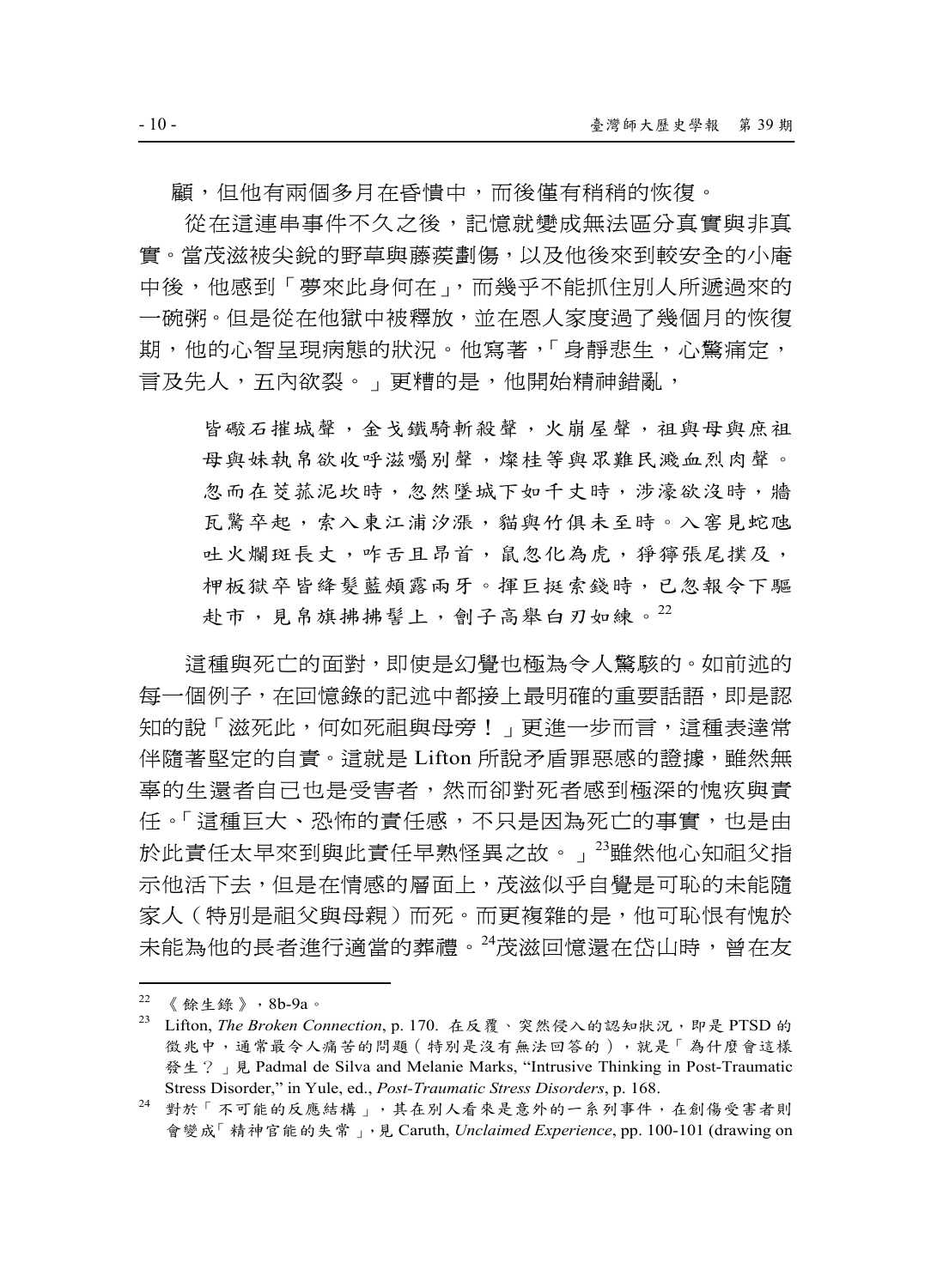人家中避難,其「念祖及母魂魄莫問為孫為子遠遁,偷生苟有人心, 何以朝夕。」<sup>25</sup>

很快的,茂滋得知前中軍汝應元勇敢地取得肯堂的遺骸,並盛 重的予以安置。<sup>26</sup>(汝氏在六年前得肯堂之同意,隱為和尚,居住 在眾多外島中的一間寺廟)。茂滋在痛苦中呼喊著:「滋為孫子不 能,而汝君冒死為之,滋何復生為?」稍後,當已取法號無凡的汝 君和其它人一起試圖營救在寧波監獄中的茂滋時,茂滋對他們的努 力則回覆說,自己應該隨祖父與母親而死,無凡等人不應將其自死 牢搭救。<sup>27</sup>更進一步顯示茂滋罪惡感的,就是在上述幻覺中重現之 經歷,與他非幻覺之記憶(加上一些誇大與相反的結果)是緊密的 互相應對的。而其在入獄時所接觸到的人士,則被強化為巨大又令 人痛苦的景象。如獄卒變成中國地獄中鬼怪的外形,就好像形成懲 罰(自我懲罰)一樣;而面對處決的恐怖,如其他一些罪行一樣, 完全是出於自己的附加。<sup>28</sup>

茂滋在植物人的狀況下過了幾個月,消極接受主人的照顧,並 想著回返華亭的老家已無意義,以為其必在廢墟之中。此時 Jay Winter 與 Emmanuel Sivan 所說的「行動者」(*homo actans*)懷念的 情緒開始攪動茂滋的心。<sup>29</sup>他開始感覺到,「以祖骨在滃,燐飛淺土, 是用迫切不能朝。」<sup>30</sup>經由汝應元的請求,他得到許可去收納肯堂 的遺骸,並移回華亭。在此時他開始「了解」到,他何以會這麼不

1

- 26 因為在滃城的劫難後沒有適合做棺的材料,肯堂及其他同死之人的遺骸必須被火化。 他們的骨灰最後由汝應元放在三個甕中,埋於他所在普陀島的庵中。普陀是舟山群 島中的另外一個島。見全祖望,〈明太傅吏部尚書文淵閣大學士華亭張公神道碑銘〉, 《鮚埼亭集》,1期(1977),頁121-122。
- $27$  《 餘生錄 》, 5a、7b。
- $^{28}$  這似乎是聲援了 Leys 對於 Caruth 立場的批評。Caruth 認為創傷記憶是絕對的印痕, 此在夢魘與倒敘幻覺時,「就跟事件一樣真實。」參見 Cathy Caruth, "Introduction," to idem, ed., *Trauma: Explorations in Memory* (Baltimore: Johns Hopkins University Press, 1995), p. 5. 相反的,Leys 強調「在創傷模仿的重覆中的想像、夢幻建議的層面。」 **參見** *Trauma: A Genealogy*, p. 275.<br><sup>29</sup> Winter and Sivan, "Setting the Framework," pp. 9-10.<br><sup>30</sup> 《餘生錄》, 9a。
- 

Jacques Lacan).<br>
<sup>25</sup> 《餘生錄》, 4b。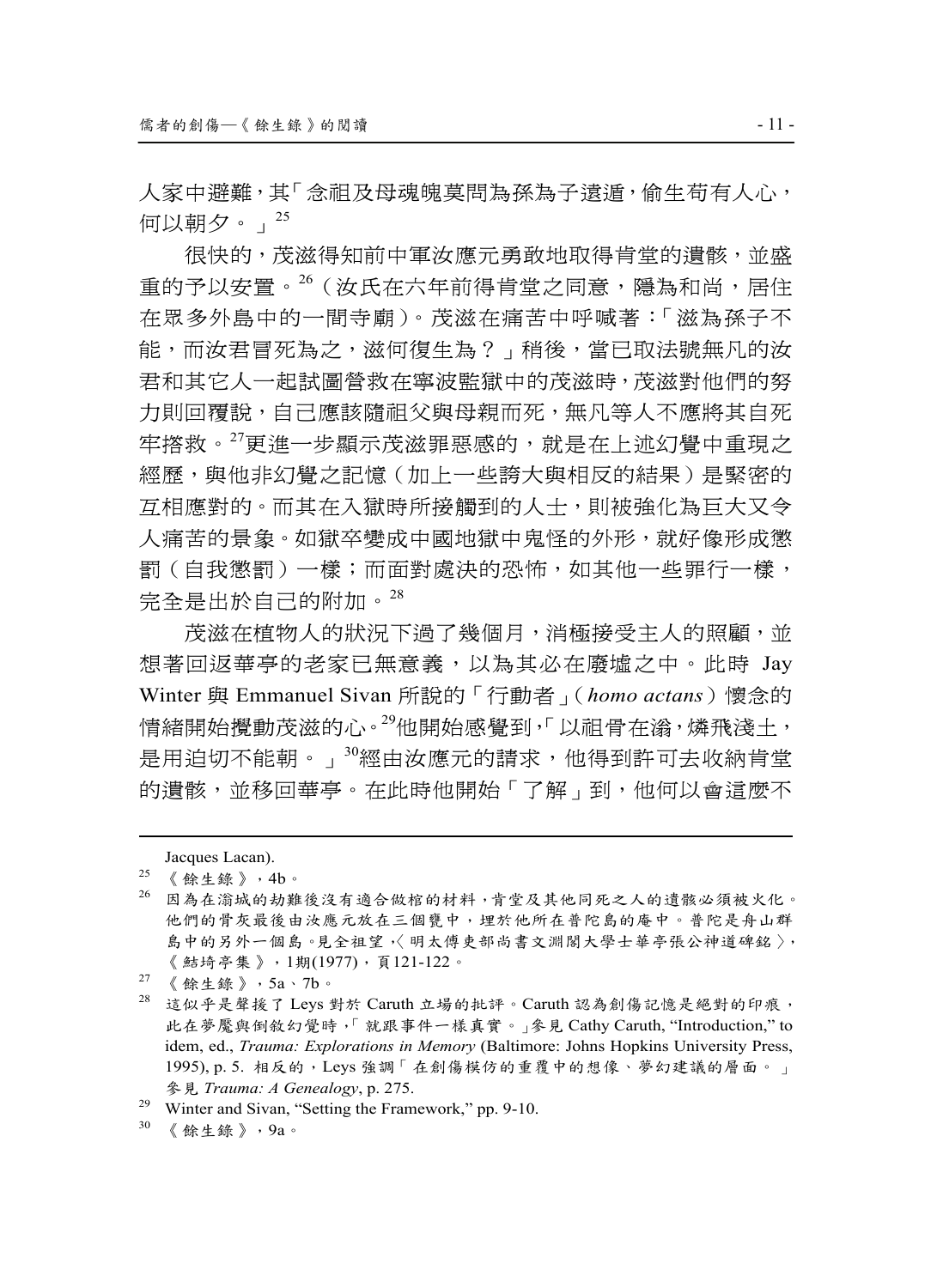尋常又不如己願的一再免於死難:

初當死於投繯而林中軍免之。繼當死於屠城而負囊卒免之。 次當死於道隆觀而以貓墮瓦免次。當死於東江浦而以浮竹 免。最後必死於獄。於病,而以春明昆季苦心與諸公奇策 免。……豈皇天后土憐先人苦志,特留此不孝微軀為歸葬計 耶?抑末俗義風凋喪,借茲一人之顛沛流離以彰明諸仁人君 子耶?31

茂滋定下了行程,而且更將他自己從 Winter 與 Sivan 所說的「行 動者」(homo actans)的狀態轉化成「代理人」(homo agens),即 是帶著個人的記憶來進入「公」的領域,因此加入了集體記憶的世 代之中。<sup>32</sup>他在《餘生錄》中記載著:

雖諸仁人君子積德耳鳴不求聞達,滋又安得不以被之五內 者,播之四方。為此忉怛哀號稽首陳述。<sup>33</sup>

很明顯的,茂滋是用肯堂殉義的描述,來取代肯堂仕宦的記 錄,因為後者可以適當的由他人來寫。因此,茂滋在《餘生錄》一 開始就敘述其祖父的正式傳記資料,而在最後是以一首慷慨的詩作 為結束(對於殉義之人是必要的),據稱那首詩是肯堂在死前所做。

不幸的,《餘生錄》的跋以及全祖望所寫的張肯堂傳讓我們得 知,或許是該地區繼續有戰事之故,茂滋事實上無法從岸邊小島取 得暫時安葬的祖父骸骨,而他在空手回到華亭之後,「不久」就過 世了。<sup>34</sup>

#### 儒家學者的創傷

儒家思想極為重視個人(特別是男性個人)在延續家族、持續 文明的角色。這點可以解釋《餘生錄》何以可以是一個個人主觀經

 $31$  《餘生錄》, 9b-10b。

<sup>32</sup> Winter and Sivan, "Setting the Framework," p. 10, pp. 29-30.<br>33 《餘生錄》, 10a。

 $34$  見註27,及《餘生錄》的跋,1b。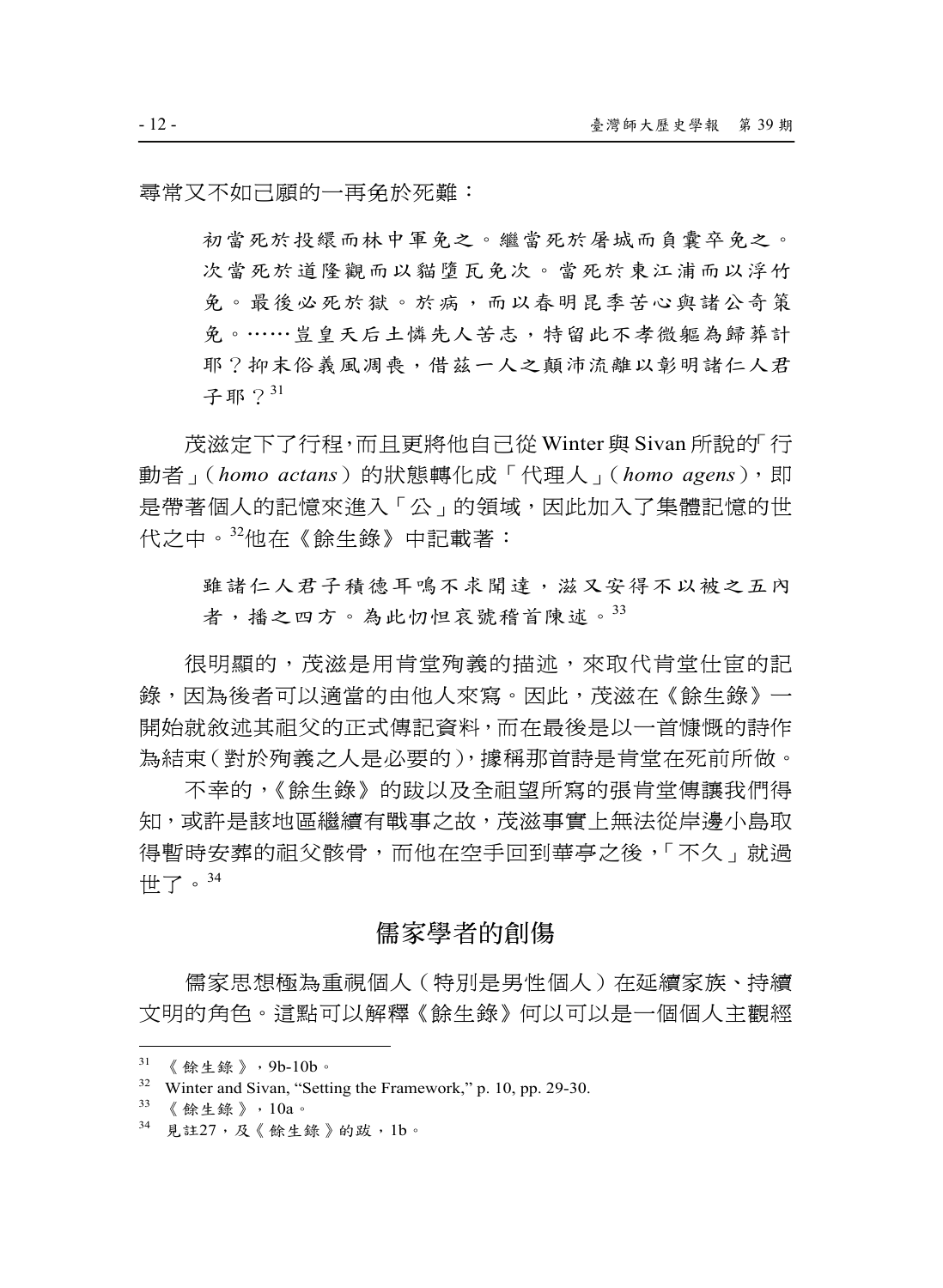驗的敘述,也同時是個人紀念的「私」,但卻在象徵意義上又是紀 念某個人的祖父(以及受這位祖父在道德上直接影響人士)隆重又 屬於「公」的自我犧牲。儒家核心教條相信修身(道德品格)可以 產生齊家的效果,而影響力會擴及到所有交往之人與國人。這可從 三方面看出:(一)在茂滋重述那場井然有序的集體自殺;(二)茂 滋把其他人 (有交往的、陌生的、甚至敵人) 的崇高行為,歸屬於 他們對肯堂的景仰;(三)茂滋之所以撰寫《餘生錄》的每一幕, 目的即在描寫所有事件中的核心部份──肯堂的典範(作為一個家 長),使之在文字中不朽,供所有後世之人閱讀。

因此,這回憶錄並不是在「我在戰爭中恐怖遭遇」的框架下來 寫的故事,也不是在控訴那些暴力的犯行,更絕對不是一個生還者 在描述自我是如何無法從過去罪中得到赦免。相反的,此係在塑造 一個記錄,來表示忠孝的廣大力量如何神奇地確保了家族的延續, 以及傳遞了張肯堂的典範。《餘生錄》以張肯堂的名字開場,並以 其死前所作之詩來結尾。這《餘生錄》書名的意義,取代了作者的 價值,並預先讓讀者知道在這位不配的生還者背後有一個可敬的價 值。

對於連接前人與後代之間,不可靠而又不可少的生者行為,儒 家所強調的是,在兩種應付創傷的風格中做出模糊的區分:藉由對 某些事件中賦以崇高大義,以力求控制過去;藉由建立可以與未來 相對照的思維類型(可以是悲觀的或樂觀的),以求控制未來。<sup>35</sup>在 儒家與其它學派的教義中,一個人就如同在其內所運行的一樣,要 創造和衍生未來。茂滋感到他所以存活之道理,即是支持他展望未 來的道理一樣,都是在淬取道的意義。進一步來說,在所謂的性格 上的自責(羞恥感)和行為上的自責(罪惡感),通常是很難分開 的。36這種難以區別的情況,在儒家對實際行為的自我確認上,更 顯得有討論的空間:一個人行為即反映其人為何。因此,儘管茂滋 是極不可能來進行家族的葬禮,他會強烈的傾向把他的無法行事當

<sup>35</sup> Joseph, "Attributional Processes," pp. 60-61.

<sup>36</sup> 同前文, p. 55, 59, 63.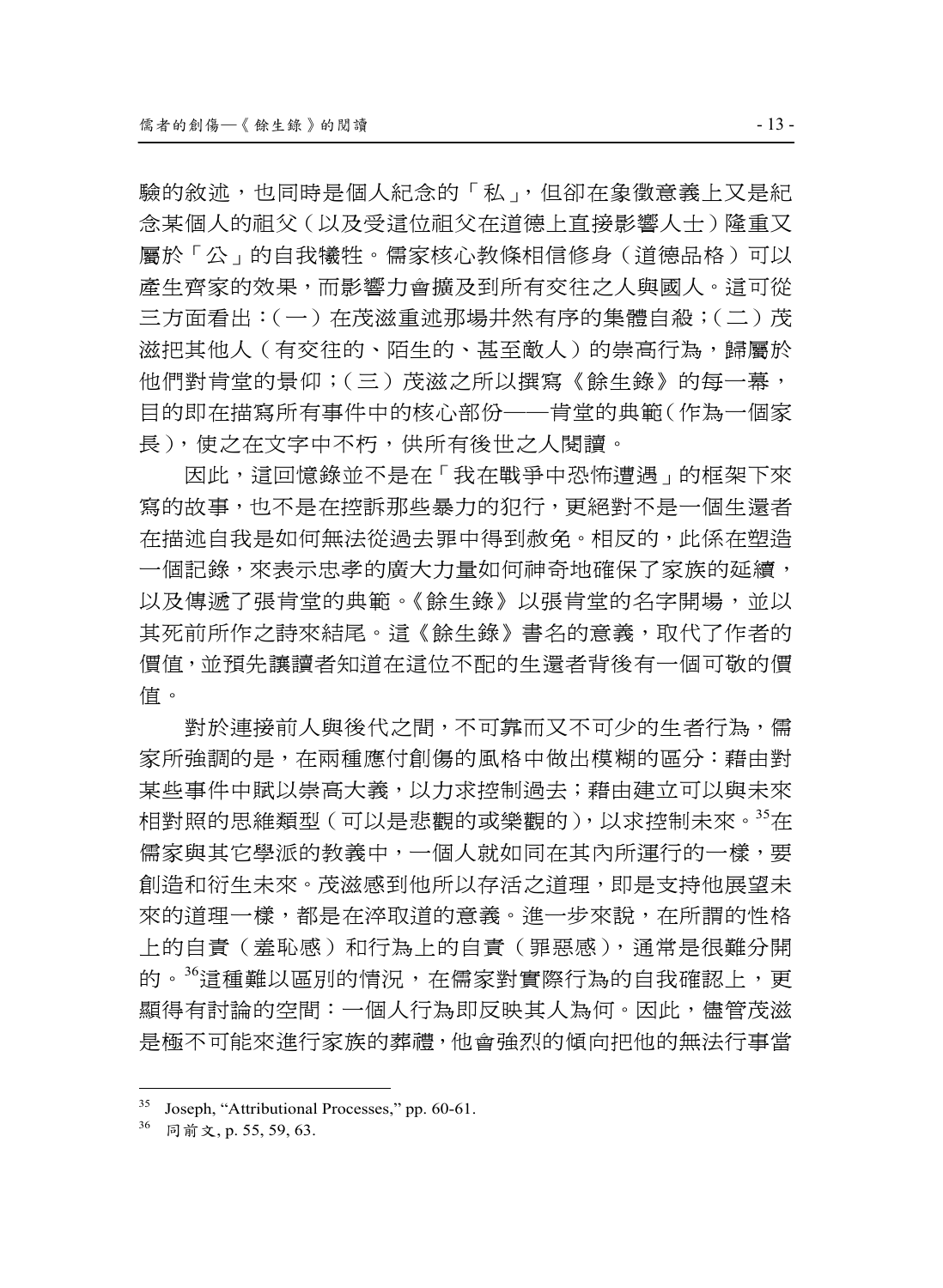作自己道德上的缺失, 就好像他把至少要做到進行這最重要葬禮, 視為他能為天地盡力的一份確認。

在這裡所強調的,是在儒家思想中倖存長男的關鍵性角色,特 別是在唯一存活的男性子嗣情況下,要伴隨逝者的遺骸回到老家, 並將其埋在祖墳之中。不管上一代是否真的住在老家或其附近,其 生命週期的結束都是極重的負於下一代的身上。藉由認定祖墳,並 在同一個地方進行葬儀,是在身心上延續家族的最主要之事。因此 全祖望特別悲嘆茂滋的早逝,他說的是「蘭摧玉折,皐陶不祀」。<sup>37</sup>

當茂滋寫此回憶錄時,他心中最掛記的,就是希望能為祖父完 成人生的週期(即歸葬祖墳),甚至可能還寄望可以藉由再興家族 以體現他自己存在的理由。因為他被養育在一個具有儒家傳統又是 菁英的家庭背景,他重振家聲的憧憬,可能是在他生命最黑暗日子 中,所遭遇到的那些人士所間接建議的。那些人對他提供援助,在 某程度上是因為茂滋是一名可憐的年輕人,但更可能是因為他是一 位可敬的官員及烈士的子裔。這種心理建設,無論在我們看來好像 是被設計出來的,也無論其會很容易傷害到茂滋(因為要面對無法 取得肯堂遺骸的現實),但至少在激發《餘生錄》的寫作上是有效 的,這是一本「修通」的產品,其中記錄回憶的觸覺,巧妙又關鍵 的在寫作中轉變著。

第一,茂滋在確實經歷中的那些難以理解之處,一再又直接的 表達在《餘生錄》之中,回溯來看,或許是因為其可以展現出宇宙 中道德力量奇妙的運作。茂滋後來才了解到這力量,但他以前並沒 有學到要給它充分的信心。第二,他與他家族幾次不同情況分離的 壓力(如死亡的籠罩,從家中撤離,他從海島移到大陸),以及因 他未能履行葬禮的不孝而感到的罪惡感,卻在他回憶錄的框架中, 成為一位偉大人物(偉大儒者)後代在盡孝的鐵證。的確,每一次 茂滋面對一個等同於死亡的事件時,所說出那深刻的話「此何如死 祖與母旁」,在回憶錄中產生如同咒語一樣的功能,如一種純孝的 真言,可召喚宇宙的大能來一再的拯救他。這在當時是令茂滋感到

 $37$  《 餘生錄 》的跋, 1b。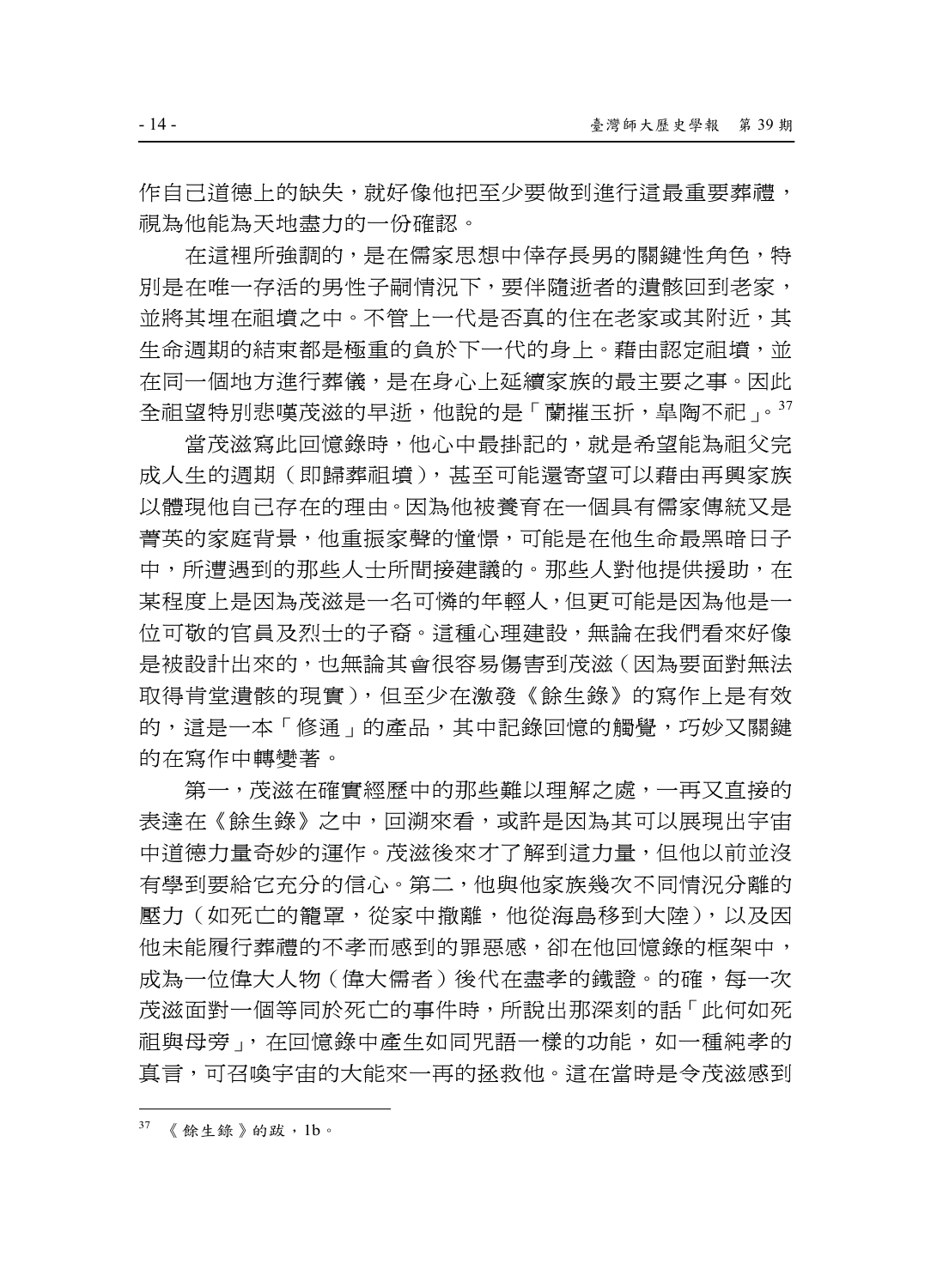迷惑。

 $\overline{a}$ 

回茂滋憶錄中淒涼的部份,讀起來就好像反覆的失敗呼喊,而 就自我治療情節的開展來看,再讀起來可以成為一種有節拍的召 喚。我們不只是見證到,而且還會有共鳴的經驗到這種過程。就是 如 LaCapra 引導我們所認知的,「重覆-強迫」的「舒放」, 在經過 哀悼的禮儀化後,能夠被轉化成對「修通」行動的再訴求,「係透 過一些方法中可以造成有足夠的距離、改變、恢復社交生活,以及 復甦。」<sup>38</sup>

關於直接經驗對自我的啟示,在某些時候又是非常荒謬的在發 展,《餘生錄》在實際經歷與意願上,部分是容許一些不合理的事 在發展,但該書在道德本體決定論的神聖景象中,也展示了最根本 又有喜劇效果的決心。《餘生錄》也提醒我們注意到另一種中間性, 即是在「傳統」與「現代」記憶的中間,這一點已在 Jay Winter 對 大戰(Great War)的實例中已充分的發展出來。<sup>39</sup>然而如我在其他 作品中所強調的,《餘生錄》創作的那個時代與文化,至少就時間 性的考慮而言甚至被列為「近代初期」(early modern)都有問題, 更不能說是「近代」(modern)了。<sup>40</sup>就我的看法,17 世紀中國思 想中許許多多現代性的特質,發生的原因是由於傳統(premodern) 架構中各種因素排列順序的改變。即使這些變化具有發展成現代性 的潛力,他們並沒有直接變這樣子來進行。然而,本文的目的,並 不是要把《餘生錄》作為一個參加學術橄欖球賽的授權許可,然後 來搶奪、運球和奔跑,將現代性從世界的一個時空,弄到另一個時 空。其實,我只是在呼籲,像《餘生錄》這樣的檔案,雖與現今歷 史記憶研究的主流地區在時空上是這麼遙遠,也應予以嚴肅的看 待,以檢視人類歷史中像創傷記憶和「創傷後壓力失調」等某些新 發現現象的種種學說。

<sup>&</sup>lt;sup>38</sup> LaCapra, *History and Memory after Auschwitz*, p. 45.<br><sup>39</sup> Jay Winter, Sites of Memory, *Sites of Mourning: The Great War in European Cultural* History (Cambridge: Cambridge University Press, 1995),特別是頁2-5。

<sup>40</sup> 見註4。我在該書前言將「早期近代」(early modernity)應用在17和18世紀中國做 了更大規模的思考,特別是頁31-45。